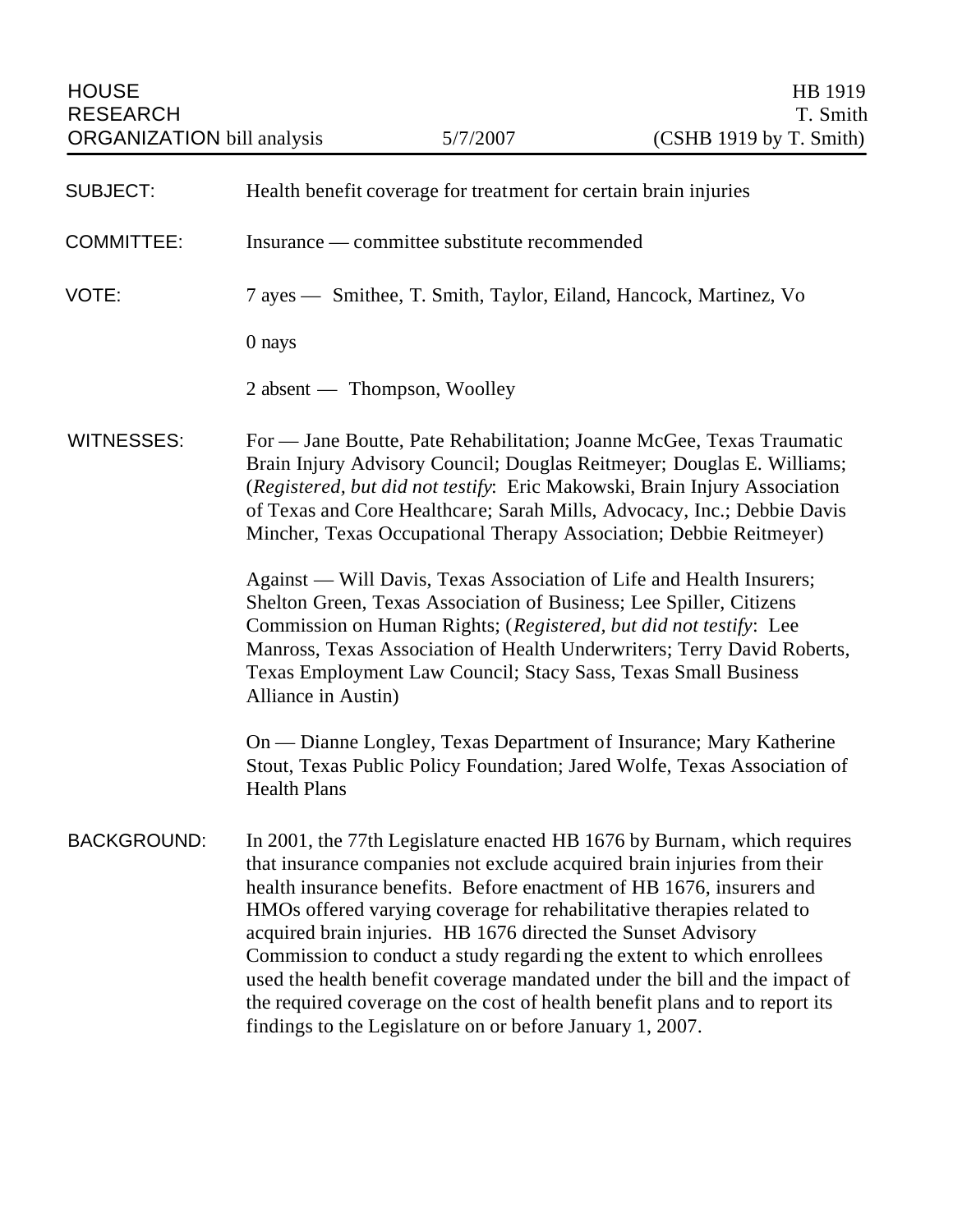DIGEST: CSHB 1919 would expand applicability of required coverage for acquired brain injuries to include state employees and risk pools, as well as extend the required coverage. The bill would specify requirements for notice regarding available coverage and for determination of medical necessity. Also, the bill would list the acceptable facilities for treatment of an acquired brain injury. The bill would require the commissioner of insurance to provide specified information related to coverage for an acquired brain injury and would authorize the commissioner to adopt rules as necessary.

> **Applicability.** CSHB 1919 would apply the required coverage for acquired brain injuries to state employees through the Texas Employees Group Benefit Act, the Texas Public School Employee Group Benefit Program, and Texas School Employees Uniform Group Health Coverage. The bill also would apply the mandate to health and accident coverage provided by a risk pool created by Local Government Code, ch. 172.

**Required coverage.** CSHB 1919 would require that a health benefit plan include coverage for post-acute transition services, community reintegration services, including outpatient day treatment services, or other post-acute care treatment services necessary as a result of an acquired brain injury.

A health benefit plan could not include, in any lifetime limitation on the number of days of acute care treatment covered under the plan, any postacute care treatment. Any limitation on days of post-acute care treatment would have to be stated separately. Also, a health benefit plan would have to include the same payment limitations, deductibles, co-payments, and coinsurance factors for required coverage as applicable to similar coverage provided under the health benefit plan.

To ensure that appropriate post-acute care treatment was provided, the bill would require that a health benefit plan include coverage for reasonable expenses related to periodic reevaluation of the care of a covered individual who:

- had incurred an acquired brain injury;
- had been unresponsive to treatment; and
- became responsive to treatment at a later date.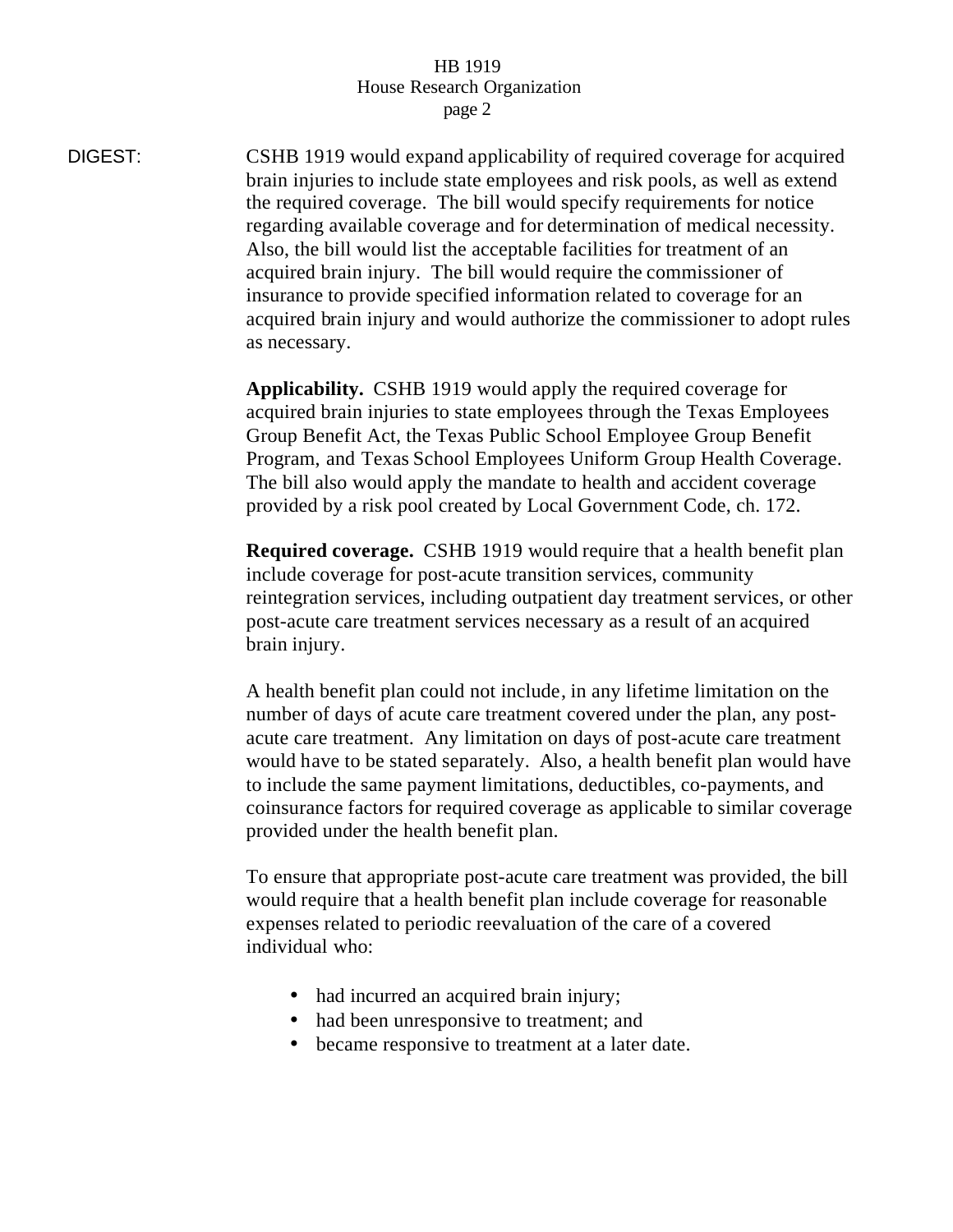A determination of whether expenses were reasonable could consider factors including:

- cost;
- the time that had expired since the previous evaluation;
- any difference in the expertise of the physician or practitioner performing the evaluation;
- changes in technology; and
- advances in medicine.

**Notice.** A health benefit plan issuer would have to notify each insured or enrollee in writing about available coverage. The commissioner, in consultation with the Texas Traumatic Brain Injury Advisory Council, would prescribe by rule the specific contents and wording of the required notice.

The required notice would include a description of the specific benefits and would have to contain a statement that the fact that an acquired brain injury did not result in hospitalization or receipt of a specific treatment or service would not affect the right of the insured or enrollee to receive benefits commensurate with the condition. Notice also would have to include a statement that benefits could be provided in a specified treatment facility. Notice would have to be provide not later than 10 days after the date on which the health benefit plan issuer received a claim for coverage reasonably indicating that the insured or enrollee had incurred an acquired brain injury.

**Determination of medical necessity.** A health benefit plan would respond to a person requesting utilization review or appealing for an extension of coverage based on an allegation of medical necessity not later than three business days after the date on which the person made the request or submitted the appeal. The person would have to make the request or submit the appeal as prescribed by the terms of the plan's health insurance policy or similar coverage document. To comply, the health benefit plan issuer would have to respond with direct telephone contact by one of its representatives. A physician or other health care practitioner who determined the medical necessity related to a service for an acquired brain injury would have to be licensed to practice in Texas.

**Treatment facilities.** A health benefit plan could not deny coverage solely on the fact that the treatment or services were provided at a facility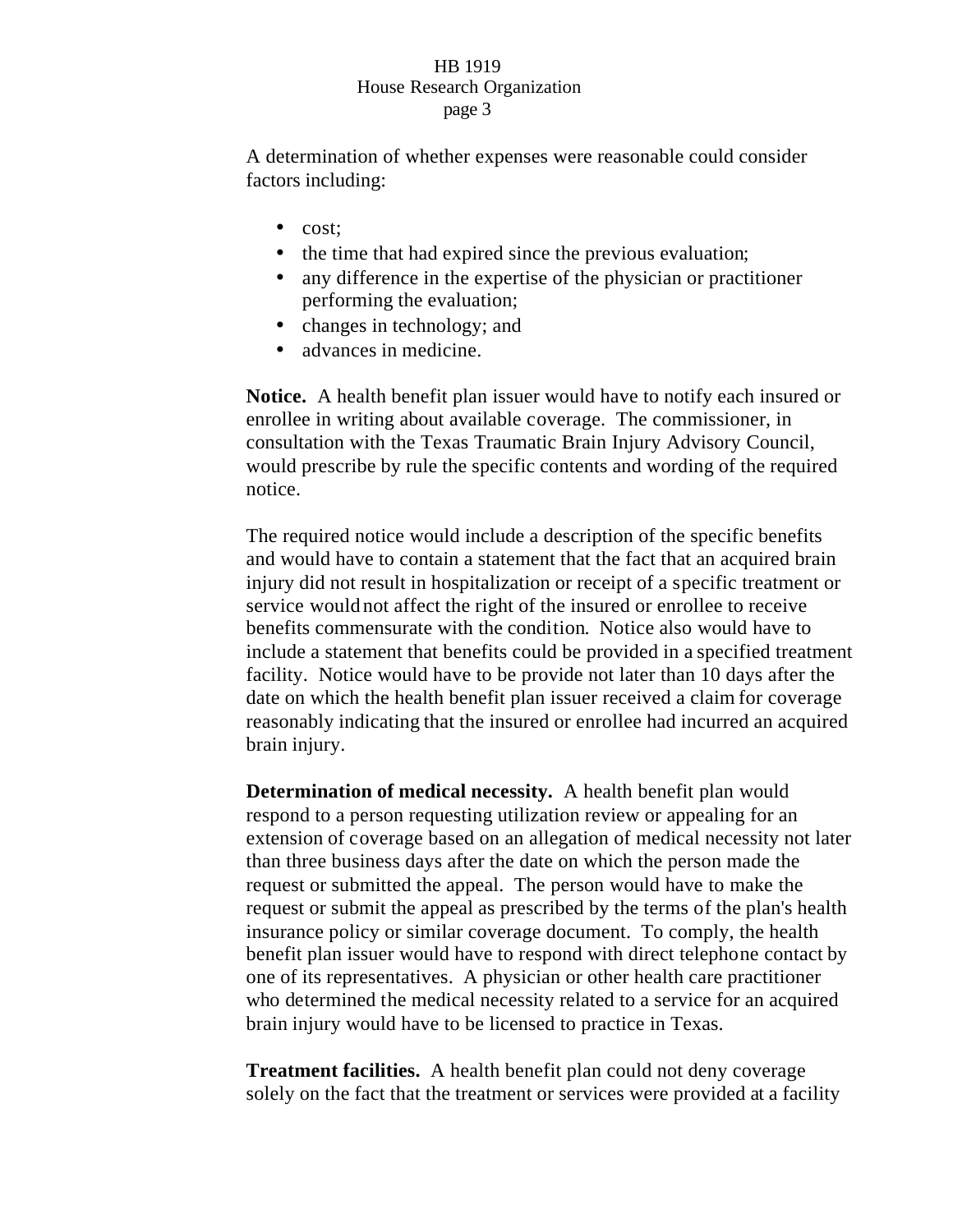other than a hospital. Treatment for an acquired brain injury could be provided at an appropriate facility including:

- a hospital, including an acute rehabilitation hospital;
- a regulated assisted living facility;
- a regulated nursing home;
- a community home;
- an acute or post-acute rehabilitation facility, including a residential outpatient facility; or
- a medical office.

**Consumer information.** The commissioner would prepare information for use by consumers, purchasers of health benefit plan cove rage, and selfinsurers regarding coverage recommended for acquired brain injuries. The Texas Department of Insurance (TDI) would publish the information on its Website.

The commissioner also would adopt rules as necessary to implement these provisions, including, in consultation with the Texas Traumatic Brain Injury Advisory Council, the basic requirements for training personnel responsible for preauthorization or utilization review.

The bill would take effect September 1, 2007, and would apply only to a health benefit plan issued or renewed on or after January 1, 2008.

**SUPPORTERS** SAY: CSHB 1919 would retain mandated health benefits for acquired brain injury, including post-acute care and cognitive rehabilitation, but would add notice requirements regarding specific coverage. The bill would extend coverage for outpatient day treatment services, which would be less costly than inpatient services, in order to promote cognitive rehabilitation and other neurological therapies. The Sunset Advisory Commission's "Study of Health Benefit Plan Coverage for Brain Injuries," dated November 2006 and directed by HB 1676 in 2001, found that claims costs associated with acquired brain injury benefits are quite small – less than .20 of one percent of total claims paid by insurers in 2005. Advances in the treatment of these brain injuries, particularly brain plasticity or neuroplasticity, enable significantly more patients with acquired brain injuries to become cognitively and socially functional. We should not allow young adults to end up for life in nursing homes when they have the ability through medical technology to have a better quality of life. Failure to pass CSHB 1919 ultimately could place cost burdens back on the state.